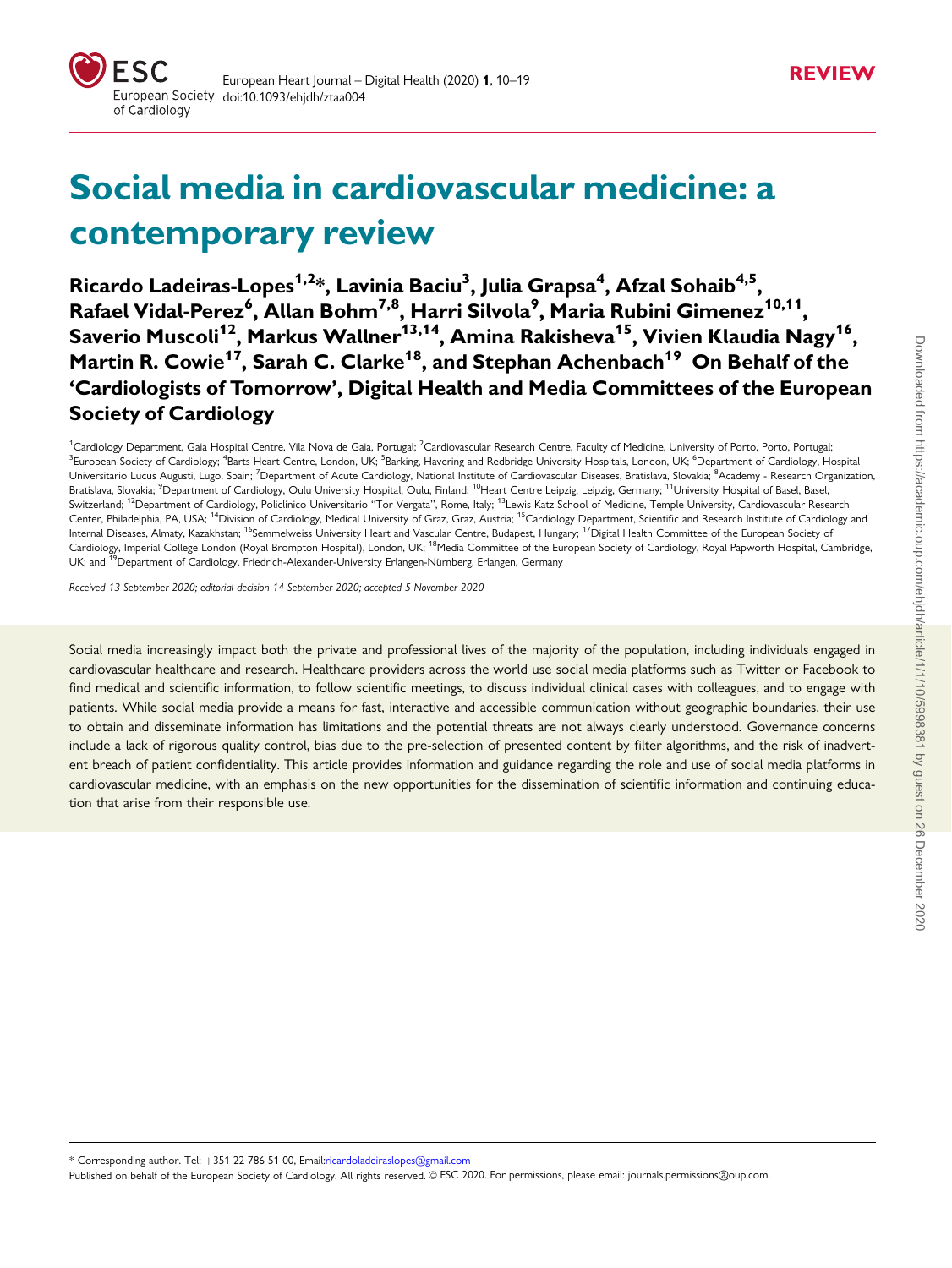#### <span id="page-1-0"></span>Graphical Abstract



. . . . . . . . . . . . . . . . . . . . . . . . . . . . . . . . . . . . . . . . . . . . . . . . . . . . . . . . . . . . .

# Social media—use and impact

Social media have become an integral component of modern life for many—a real-time extension of our personality, expertise or 'brand', albeit to a greater degree in some countries than others, and with higher usage among younger individuals. Worldwide, 4 billion individuals use the internet (53% of the population), and  ${\sim}$ 3.2 billion individuals (42% of the population) are active social media users (see [Table 1](#page-2-0)), with an average annual growth rate of 13%.<sup>1</sup> The majority of healthcare providers are users and in several surveys more than 80% of healthcare professionals reported active engagement in social media.<sup>[2](#page-9-0)</sup>

Social media postings related to cardiovascular health and disease cover a wide spectrum. For example, an analysis of English-language 'tweets' (microblogs on the social media platform  $Twitter^{TM}$ ) originating from the USA between 2009 and 2015 revealed that 550 338 tweets were associated with cardiovascular disease, most frequently relating to risk factors (42%), awareness (23%), and management (22%). Automated language analysis suggested that 53% of users were female and that the average age was 29 years—older than the

average Twitter user. In a small percentage of the analysed tweets (3%) the persons who tweeted appeared to have cardiovascular disease themselves.<sup>3</sup>

The impact and reach of social media discussions can be measured in various ways. For example, the 'potential impressions' metric is a way to quantify social media traffic around a particular topic, or a hashtag on Twitter (such as #heartdisease). It is a limited metric in that it does not show actual impressions, i.e. how many times content with that hashtag was actively viewed, but how many times the hashtag could have been seen on Twitter by all followers of those tweeting (or retweeting) on the topic.

This metric is a widely used tool among healthcare professionals and organizations, and potential impressions around particular events can reach very high numbers. As an example, *[Figure 1](#page-3-0)* provides Twitter activity in the context of five global cardiology conferences, measured through potential impressions of the relevant conference hashtag in the time period extending from 3 days before to 3 days after the event (when most social media comments are posted about an event).

The value of social media postings was recently boosted by the COVID-19 pandemic. In China, social media (e.g. Sina Microblog-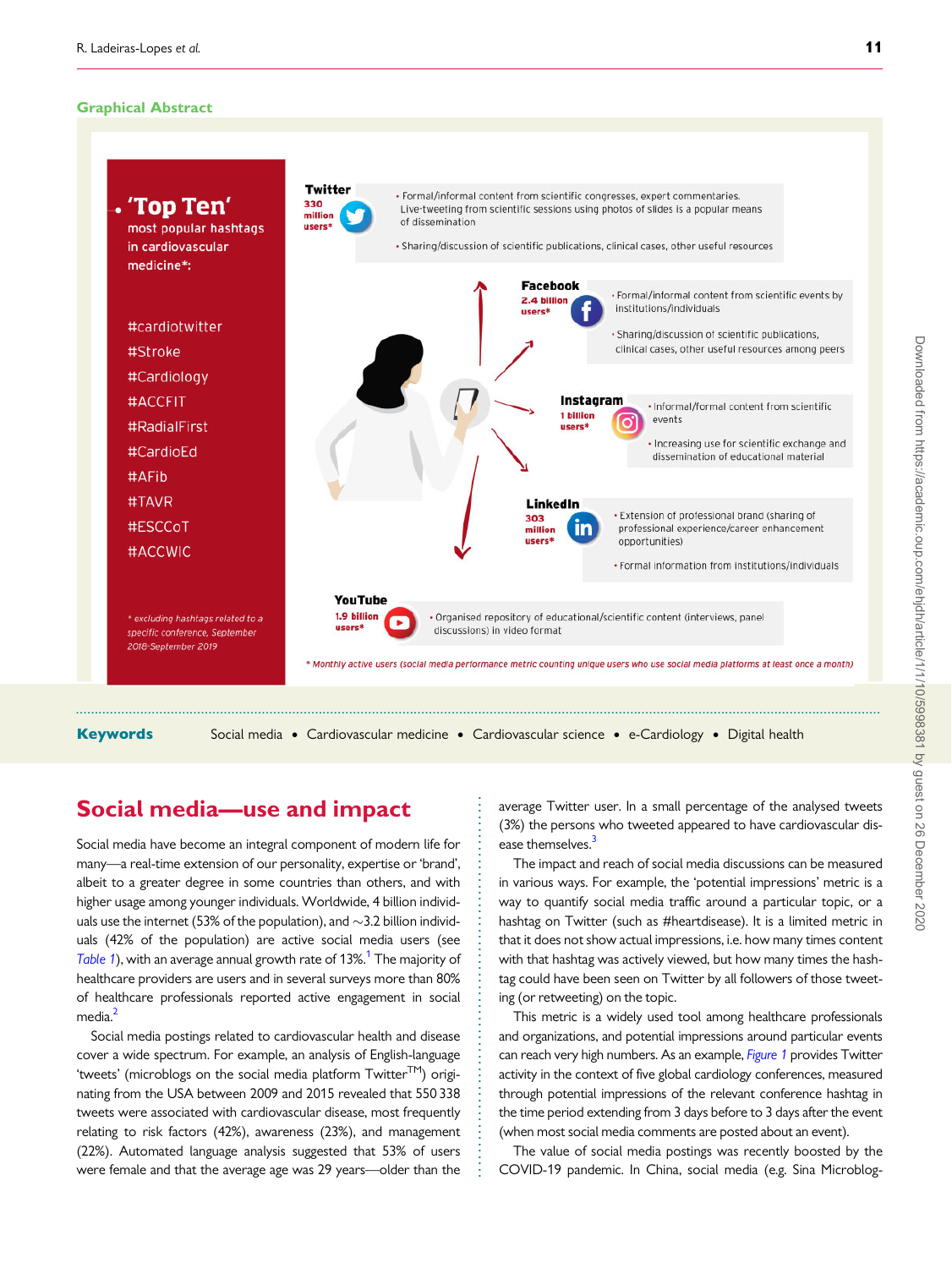| Social media<br>platform | <b>Short description</b>                                                                                                                                                               | <b>Number of monthly</b><br>users worldwide | <b>Examples of typical use</b>                                                                                                                                                                                                                                                                                                                                                         |  |
|--------------------------|----------------------------------------------------------------------------------------------------------------------------------------------------------------------------------------|---------------------------------------------|----------------------------------------------------------------------------------------------------------------------------------------------------------------------------------------------------------------------------------------------------------------------------------------------------------------------------------------------------------------------------------------|--|
| Facebook                 | World's most popular social media platform.<br>Users create a personal profile, add other<br>users as friends and exchange messages                                                    | 2375 million                                | • Finding and communicating with friends and peers<br>• Sharing and following informal content from scien-<br>tific congresses (such as pictures, videos)<br>• Obtaining formal and informal information from<br>institutions and individuals                                                                                                                                          |  |
| Twitter                  | Micro-blogging platform that allows users to<br>communicate by short messages (280<br>character limit)<br>Considered more professional and formal<br>than other social media platforms | 330 million                                 | • Receiving information from medical and scientific<br>journals (e.g. recently published articles, table of<br>content)<br>• Following formal content coming from scientific<br>congresses (such as presentation slides, take-<br>home messages), but also expert interpretation<br>of presented and recently published data<br>• Sharing and discussion of interesting clinical cases |  |
| WhatsApp                 | Messaging platform that allows users to com-<br>municate by text, audio, or video. Users<br>can create groups                                                                          | 1600 million                                | supported by media content (pictures, videos)<br>• Creating private groups for discussion of and ex-<br>change of information on specific topics                                                                                                                                                                                                                                       |  |
| YouTube                  | Video hosting website. Allows to upload and<br>watch videos                                                                                                                            | 1900 million                                | • Finding and watching educational videos                                                                                                                                                                                                                                                                                                                                              |  |
| LinkedIn                 | Platform focused on personal/group brand-<br>ing, professional communication, and job<br>searching                                                                                     | 303 million                                 | • Sharing curriculum vitae and information about<br>professional experience<br>• Job postings                                                                                                                                                                                                                                                                                          |  |
| Instagram                | Photo and video sharing platform                                                                                                                                                       | 1000 million                                | • Posting and watching media content (pictures and<br>videos), both professional and personal                                                                                                                                                                                                                                                                                          |  |

. . . . . . . . . . . . . . . . . . . . . . . . . . . . . . . . . . . . . . . . . . . . . . . . . . . . . . . . . . . . . . . . . . . . . . . . . .

### <span id="page-2-0"></span>Table | Most frequently used social media platforms

Source: <https://www.statista.com/statistics/272014/global-social-networks-ranked-by-number-of-users/> (21 October 2019).

. Weibo Chat; the Twitter of China) has been used to measure public attention towards public health emergencies, during the epidemic of the novel coronavirus. A large amount of information about the COVID-19 epidemic was disseminated on that platform and received widespread public attention<sup>4</sup> and the Twitter material generated about the COVID-19 has been collected for further analysis.<sup>[5](#page-9-0)</sup> In Italy, a cross-sectional survey of 645 physicians showed that 70% increased their use of social media to seek medical information, and almost half reported that information shared on social media had a consistent impact on their daily practice.<sup>6</sup>

# Social media platforms

While there are some particular characteristics to each social media platform, they share common terminology and characteristics (see [Table 2](#page-4-0)).

### Cost, accessibility, speed

Most social media platforms are free to use, and this provides an opportunity for resource-poor societies and individuals to readily access information. While some 'traditional' internet educational resources require payment (with access restriction through a paywall or requirement for membership subscription), access to information on social media is typically free of charge.

Two other notable features of social media are mobility and interactivity. Social media platforms are optimized for usability on smartphones and tablets and currently more than half of US social media users access the platforms exclusively on a mobile device.<sup>[7](#page-9-0)</sup> Through ongoing algorithm updates, social media platforms are continuously competing for the highest possible share of users' time. For healthcare professionals, such algorithms translate into more streamlined content 'served' to their newsfeed. Furthermore, the social media 'product' is enhanced by the unique ability to exchange opinions with virtually anyone, in real-time (or close to). One initial post followed by several comments can develop into a growing exchange both for active participants engaged in the discussion or those reading passively in the background.

## Use of different platforms for medical education and research dissemination

Facebook and Twitter are the most frequently used social media platforms for the exchange of scientific information $8$  (see Table 1). In order to identify available material on a specific topic or area, an individual can typically follow three strategies:

(1) To 'like' (on Facebook) or 'follow' (on Twitter) another user—this can be an actual person, but also an institution or journal. Subsequently, all information sent out by this user will be received and prominently displayed in the individual's newsfeed.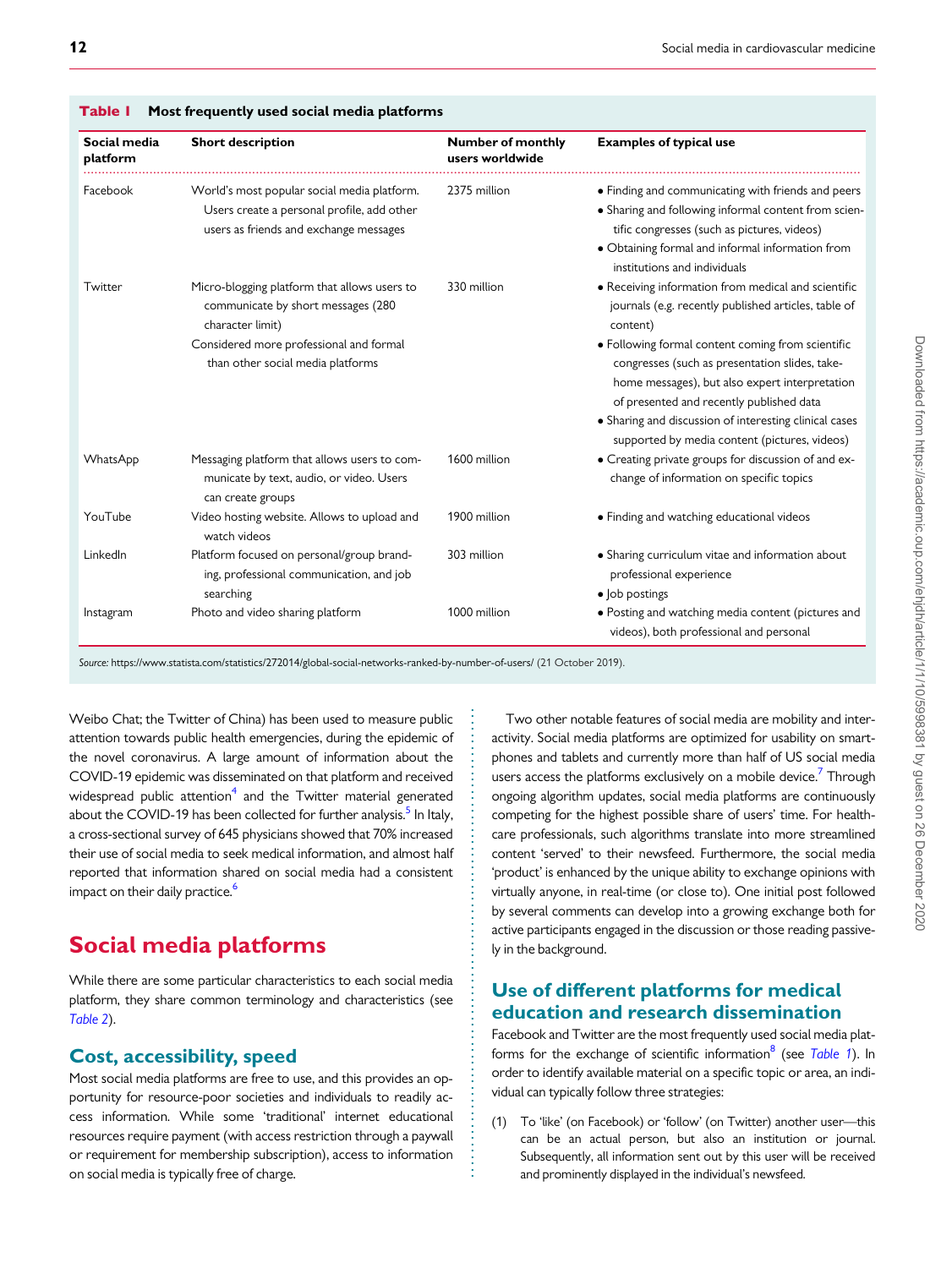<span id="page-3-0"></span>

Figure I Potential impressions on Twitter for five conference-related hashtags in the time period 3 days before to 3 days following the respective conference. Data provided by Symplur, a healthcare social media analytics company which provides insights from the Healthcare Social Graph $^\circled$  database. ESC Congress 2019 is the biggest medical conference that Symplur has ever measured. Data as of 9 January 2020.

> . . . . . . . . . . . . . . . . . . . . . . . . . . . . . . . . . . . . . . . . . . . . . . . . . . . . . . . . . . . . . . . . . . . . . . .

- . (2) To enter suitable 'terms' in the search window to actively identify information regarding a specific topic. The most effective approach is to search the hashtag of the desired topic and this works particularly on Twitter (e.g. #HeartFailure, #diabetes, #echocardiog-raphy-see [Figure 2](#page-5-0) for the most frequently used hashtags in cardiology in the past year).
- (3) To move from one 'post' or tweet to another, usually via links embedded in a message or via replies other users have sent to the original message, conversations commonly referred to as 'threads'.

Specific to medical education, many scientific journals send alerts on relevant publications or post their tables of content on social media, promoting discussion among the medical community and attracting new audiences. In some cases, full articles may be available free of charge. For example, the European Heart Journal and all other ESC (European Society of Cardiology) Journals are represented on Twitter through the @ESC\_Journals account. The unique feature here is that each tweeted publication is made available through free access for at least 24 h from the time of the tweet. Interestingly, an ongoing trial randomized a group of articles published by ESC Journals family to promotion via social media (@ESC\_journals account) vs. not and the citations rate of those articles was subsequently analysed. A recently published preliminary analysis suggested that a social media strategy of Twitter promotion for cardiovascular medicine papers seems to be associated with increased online visibility and higher number of citations.<sup>9</sup>

In addition, social media play an increasingly important role in expanding the reach of scientific congresses and meetings. They provide a means to disseminate the presented content globally, with little or no delay. Typically, hashtags are used to identify information relative to a specific scientific gathering, some examples are listed in [Table 3](#page-5-0).

Alongside informal social media activity by congress attendees and reaction to such activity by other users, official messages are usually posted by the congress organization itself. The social media 'footprint' of medical congresses can be enormous. The ESC vision on conference hashtags is that they should become an archive of the new science presented at the respective congress and the discussions around it by professionals on-site or those 'watching the news' from home. The ESC actively encourages the live sharing of cardiovascular science at its congresses and the most convenient social sharing is via Twitter, particularly for the ability to segment discussions through hashtags and have them open for all to contribute.

For example, Twitter activity around the ESC Congress 2019 included 65 900 total tweets (all unique tweets, retweets, retweets with comments, and comments that contained the #ESCCongress hashtag) from a total of 13 100 unique Twitter profiles, jointly generating more than 540 million potential impressions (data provided by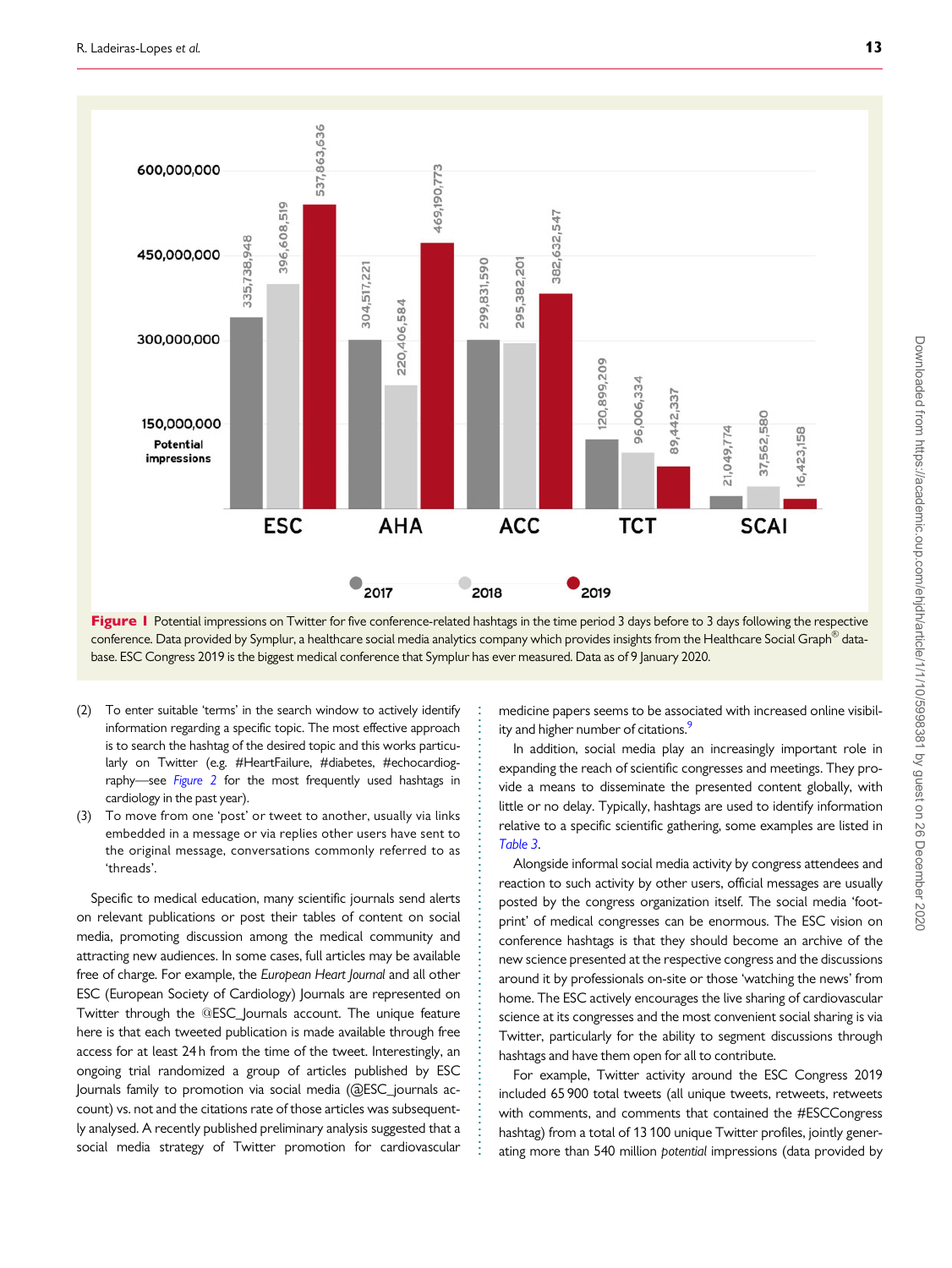| <b>Term</b>      | <b>Definition</b>                                                                                                                                                                                                                |  |  |
|------------------|----------------------------------------------------------------------------------------------------------------------------------------------------------------------------------------------------------------------------------|--|--|
| Bitly            | A free website to shorten web addresses so users can save characters/make them tidy                                                                                                                                              |  |  |
| Cloud            | Data exclusively stored and accessed online                                                                                                                                                                                      |  |  |
| Direct message   | Private conversation on Twitter (possible only among individuals who are following each other)                                                                                                                                   |  |  |
| Fake news        | False information spread on the internet (especially through social media channels) on purpose so that people believe is true                                                                                                    |  |  |
| Feed/newsfeed    | The display of posts from followed accounts; their sorting is decided by each network's unique algorithm for choosing to display<br>what is most interesting/relevant to users, based on their behaviour                         |  |  |
| Follow           | To start receiving information from a specific social media account (especially on Twitter)                                                                                                                                      |  |  |
| Followers        | Individuals who subscribe to an individual's account (usually on Twitter or Instagram) in order to receive all information sent from<br>that account                                                                             |  |  |
| Handle           | A person's or organization's account name on Twitter (preceded by the symbol @, e.g. @escardio for the official ESC account)                                                                                                     |  |  |
| Hashtag          | A single word or contracted phrase added to social media posts in order to facilitate finding and tracking that information (pre-<br>ceded by the symbol #, e.g. #ESCongress for content related to ESC Congress)                |  |  |
| Like             | Approval of another user's social media post on Facebook, Twitter, and Instagram (by clicking the 'Like' button)                                                                                                                 |  |  |
| Mention/tag      | To include someone else's social media user name in a post. Used to attribute content to a specific person, to engage the men-<br>tioned person in discussion and to categorize information (format on Twitter: @username)       |  |  |
| Post             | Content published online on a social media platform. Can comprise text, image, video, audio information, and internet links                                                                                                      |  |  |
| Retweet          | To forward a message posted by another user on Twitter. The respective button on Twitter allows to retweet received messages<br>along with the original sharer's name                                                            |  |  |
| Tag Cloud        | Visual depiction of common expressions found in posts or messages relative to a specific topic/hashtag. The size in which a certain<br>expression is visualized reflects the frequency with which it is mentioned                |  |  |
| <b>Thread</b>    | A series of connected tweets from the same user, usually tweeted at the same time. Phrase equally used for a series of tweets<br>from multiple users as well (all replying to initial tweet/other replies within the discussion) |  |  |
| Trolling         | To make a deliberately offensive or provocative post on social media                                                                                                                                                             |  |  |
| Tweet            | Message with a maximum of 280 characters posted on Twitter. May include images (up to 4) or 1 video or 1 gif                                                                                                                     |  |  |
| Verified account | Officially validated handle/profile in a social media platform that distinguishes a person/organization's real handle/profile from any<br>false ones that might be created                                                       |  |  |
| Viral            | Online content posted on social media that circulates rapidly and achieves widespread awareness                                                                                                                                  |  |  |

. . . . . . . . . . . . . . . . . . . . . . . . . . . . . . . . . . . . . . . . . . . . . . . . . . . . . . . . . . . . . . . . .

<span id="page-4-0"></span>Table 2 Terms frequently used in social media platforms

ESC, European Society of Cardiology.

. Symplur, an organization that analyses hashtag impact by a proprietary algorithm, a method very similar to Google's ranking for websites based on search results. Symplur provides an image of the most influential Twitter profiles during a congress based on who in that field mentioned them and their overall Twitter activities). [Figure 3](#page-6-0) is an example of Symplur's analysis of the active cardiology community at ESC Congress 2019, from 31 August to 4 September 2019 (#ESCCongress).

Conference delegates have come to expect a free exchange of information from scientific meetings on social media. In 2017, the American Diabetes Association (ADA) concerned that sharing information would lead to copyright infringements of material yet to be published, banned any social media posts from its international meeting. This provoked heavy criticism among the medical community on social media.<sup>10</sup> Importantly, there has since been clarification, e.g. from the New England Journal of Medicine that content shared from conference presentations on social media does not preclude publica-tion of the material in the journal.<sup>[11](#page-9-0)</sup>

### Networking and peer discussion

The ability to engage in conversations with a wider community is the hallmark of social media. Accordingly, cardiovascular professionals can initiate and participate in discussions about specific topics of interest. By nature, this engagement often leads to the creation of a personal network of individuals with similar interests, unrestricted by geographic boundaries and typically growing over time.

Next to discussions around congresses and publications, an important aspect of peer-to-peer communication in the healthcare sector is the sharing of educational cases or rare findings. The format constraints of social media platforms often force those who post a case to do so in a very succinct format and to create contributions that are particularly valuable through their condensed nature. 'Crowd' reaction to the case may provide additional knowledge and insight and can enhance the educational experience. Such posts and threads are typically found on Twitter and Facebook. In difficult, rare or unclear cases, social media postings can potentially lead to a 'crowd solution' with suggestions for diagnosis or management and with links to further resources. In both cases, broad communication of the case or material and the ability of a large community of healthcare professionals and scientists to comment on it, may serve as a de facto means of validation, albeit not likely as formal or stringent as the traditional peer-review process. It should also be noted that there is evidence for a bias towards reporting cases with a positive outcome (see below), which may distort the perception of those following the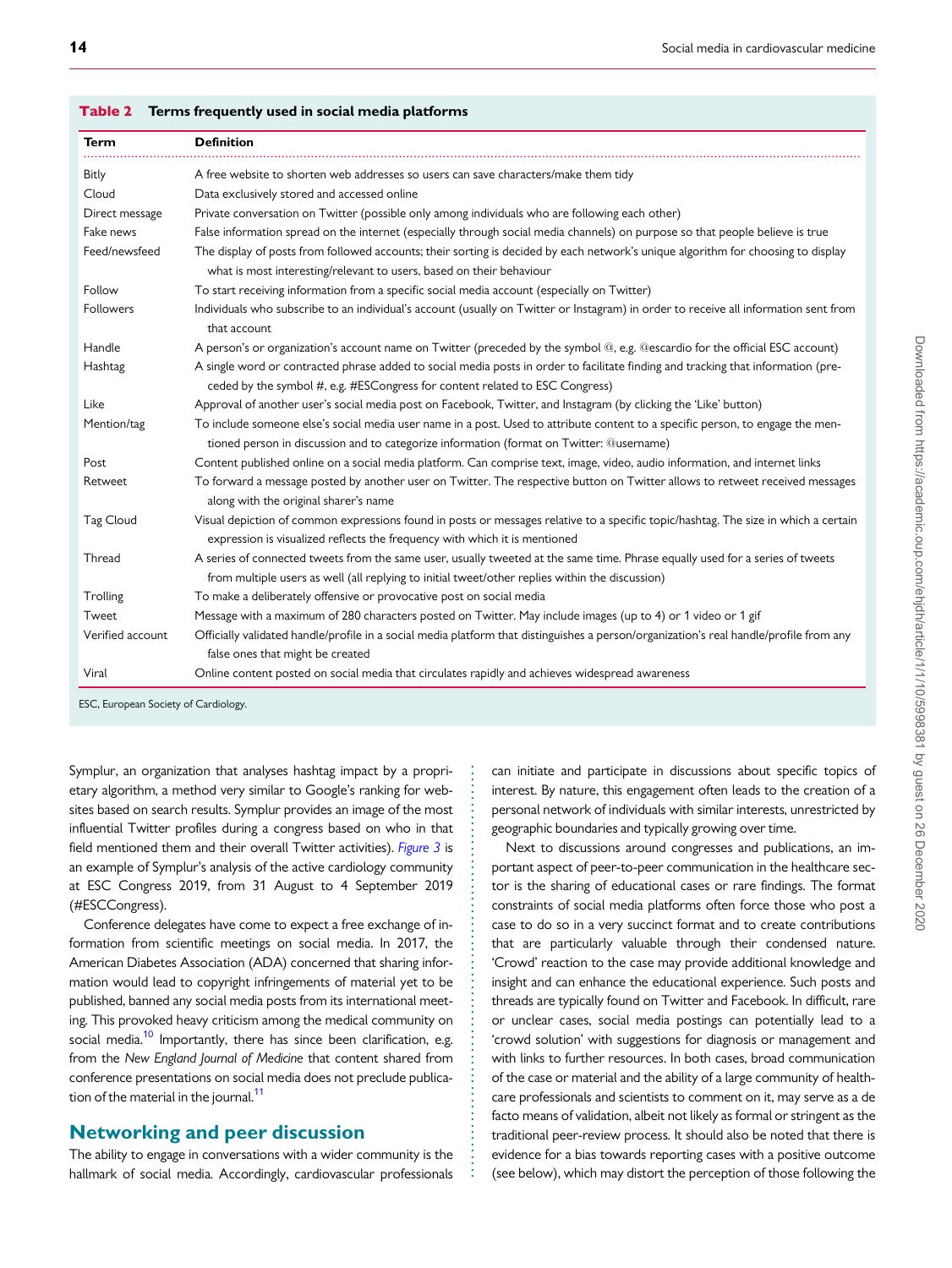<span id="page-5-0"></span>

Figure 2 Top 20 most frequently used hashtags in cardiology, by cardiology professionals. Data provided by Symplur, for 15 September 2018–15 September 2019.

### Table 3 Social media presence of congresses and events in cardiovascular medicine

| Event                                                 | <b>Official Twitter handle</b> | <b>Official Facebook account</b>    | Hashtag                             |  |  |
|-------------------------------------------------------|--------------------------------|-------------------------------------|-------------------------------------|--|--|
| <b>ESC Congress</b>                                   | <b>@escardio</b>               | <b>@europeansocietyofcardiology</b> | #ESCCongress                        |  |  |
| <b>ESC Digital Summit</b>                             |                                |                                     | #ESCDigitalSummit                   |  |  |
| Heart Failure Congress                                |                                |                                     | $\#$ HeartFailure 2019 <sup>a</sup> |  |  |
| Acute Cardiovascular Care Congress                    |                                |                                     | #AcuteCVD19 <sup>a</sup>            |  |  |
| <b>EHRA Congress</b>                                  |                                |                                     | #EHRA2019 $a$                       |  |  |
| <b>EuroPrevent Congress</b>                           |                                |                                     | #EuroPrevent                        |  |  |
| EuroHeartCare Congress                                |                                |                                     | #FuroHeartCare                      |  |  |
| EuroCMR Congress                                      |                                |                                     | #EuroCMR                            |  |  |
| EuroEcho Congress                                     |                                |                                     | #EuroEcho                           |  |  |
| International Congress on Cardiac CT and              |                                |                                     | #ICNC2019 <sup>a</sup>              |  |  |
| Nuclear Cardiology (ICNC)                             |                                |                                     |                                     |  |  |
| EuroPCR Course                                        | @PCROnline                     | @PCROnlineCommunity                 | #EuroPCR                            |  |  |
| American College of Cardiology                        | @ACCinTouch                    | @AmericanCollegeofCardiology        | $\#$ ACC20 <sup>a</sup>             |  |  |
| Annual Scientific Meeting                             |                                |                                     |                                     |  |  |
| American Heart Association Annual Scientific Sessions | @American_Heart                | @AHAMeetings                        | $\#AHA19^a$                         |  |  |
| Cardiovascular Research Foundation's Transcatheter    | <b>@crfheart</b>               | @CRFHeart                           | #TCT2019 <sup>a</sup>               |  |  |
| Cardiovascular Therapeutics                           |                                |                                     |                                     |  |  |
| Society for Cardiovascular Angiography and            | <b>@SCAI</b>                   | <b>@SCAINews</b>                    | $\#$ SCAI2019 <sup>a</sup>          |  |  |
| Interventions Scientific Sessions                     |                                |                                     |                                     |  |  |

ESC, European Society of Cardiology.

<sup>a</sup>In these meetings, the official hashtag changes every year.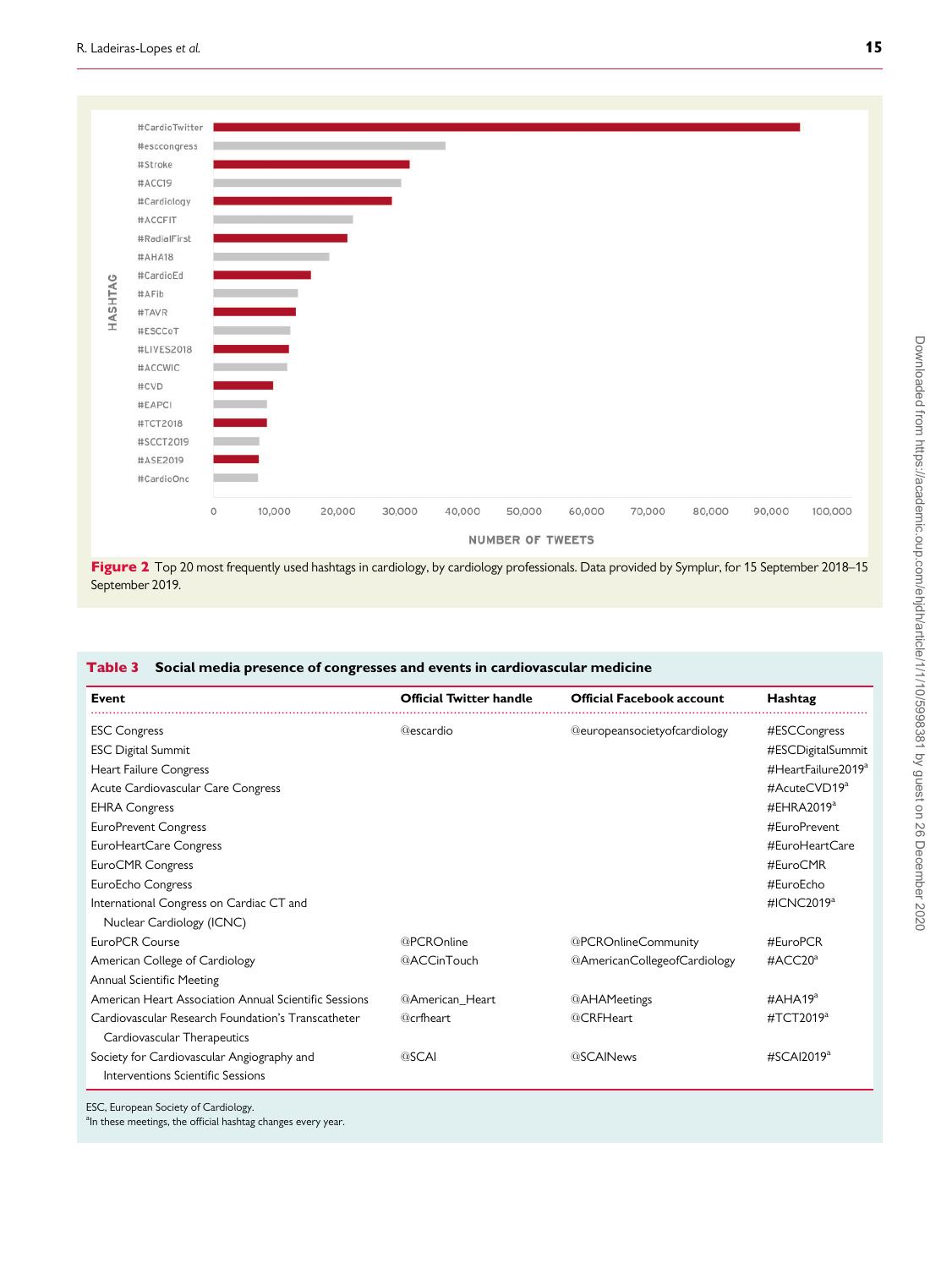<span id="page-6-0"></span>

Figure 3 Twitter handles listed as the top 10 influencers during European Society of Cardiology Congress 2019, from 31 August to 4 September 2019 (#ESCCongress). Data provided by Symplur.

. . . . . . . . . . . . . . . . . . . . . . . . . . . . . . . . . . . . . . . . . . . . . . . . . . . . . . . . . . . . . . . . . . . . . . . . . . . . . .

. thread around a particular topic. Further research on how social media messages and content might actually change and influence healthcare practice is needed.

### Public and patient engagement

While social media can contribute towards the effective dissemination of the latest science among healthcare professionals, they may also be a useful tool to convey important health messages to the public. However, experience shows that only a small percentage of such posts are authored by cardiovascular professionals.<sup>[12](#page-9-0)</sup> Social media enable patients with a specific disease or disorder to share their experiences with fellow patients.<sup>13</sup> Content in video format, for example, on YouTube, is often perceived as particularly useful<sup>14–16</sup> and has been shown to help affected individuals address common cardio-vascular risk factors, such as diabetes<sup>17</sup> and obesity.<sup>[18](#page-9-0)</sup> Such patient groups have developed a ubiquitous presence on social networking sites. Next to sharing individual experiences and potentially reducing a sense of isolation which can accompany a diagnosis, such activities provide a different perspective from traditional patient education which may be biomedically focused, difficult to understand and potentially perceived as patronizing. A meta-analysis of 42 studies published in 2016 revealed that 48% of publications suggested a benefit of patients using social media for chronic diseases, while 45% reported neutral results and 7% of publications indicated harm to patients.<sup>[19](#page-9-0)</sup> Considering the multi-faceted aspects of social media use in acute and chronic illness, further systematic research is required to

fully understand the potential role of these various platforms in dis-ease education and management.<sup>[20,21](#page-9-0)</sup>

Social media also provide opportunities to recruit individuals for health research. Compared to traditional recruitment methods (such as from clinics, or using flyers, advertisements in newspapers, on radio, television, or websites), recruitment through social media platforms potentially reduces costs, shortens recruitment periods and may allow better representation and improved participant selection in young or hard-to-reach population groups.<sup>22–24</sup> Therefore, including social media tools in the design of clinical trials may increase the cost-effectiveness of clinical cardiovascular research. In addition, social media may also help in disease prediction and tracking, providing significant and complementary information beyond traditional sur-veillance data.<sup>[25](#page-9-0)</sup>

# Potential downsides of social media

Some problematic issues of social media are particularly relevant in a scientific and healthcare context.

### Inaccurate or biased information

On social media, anyone may express his or her opinion without evidence to substantiate statements and purported facts. Such opinions may gain widespread recognition; 'statin denialism'—with media of all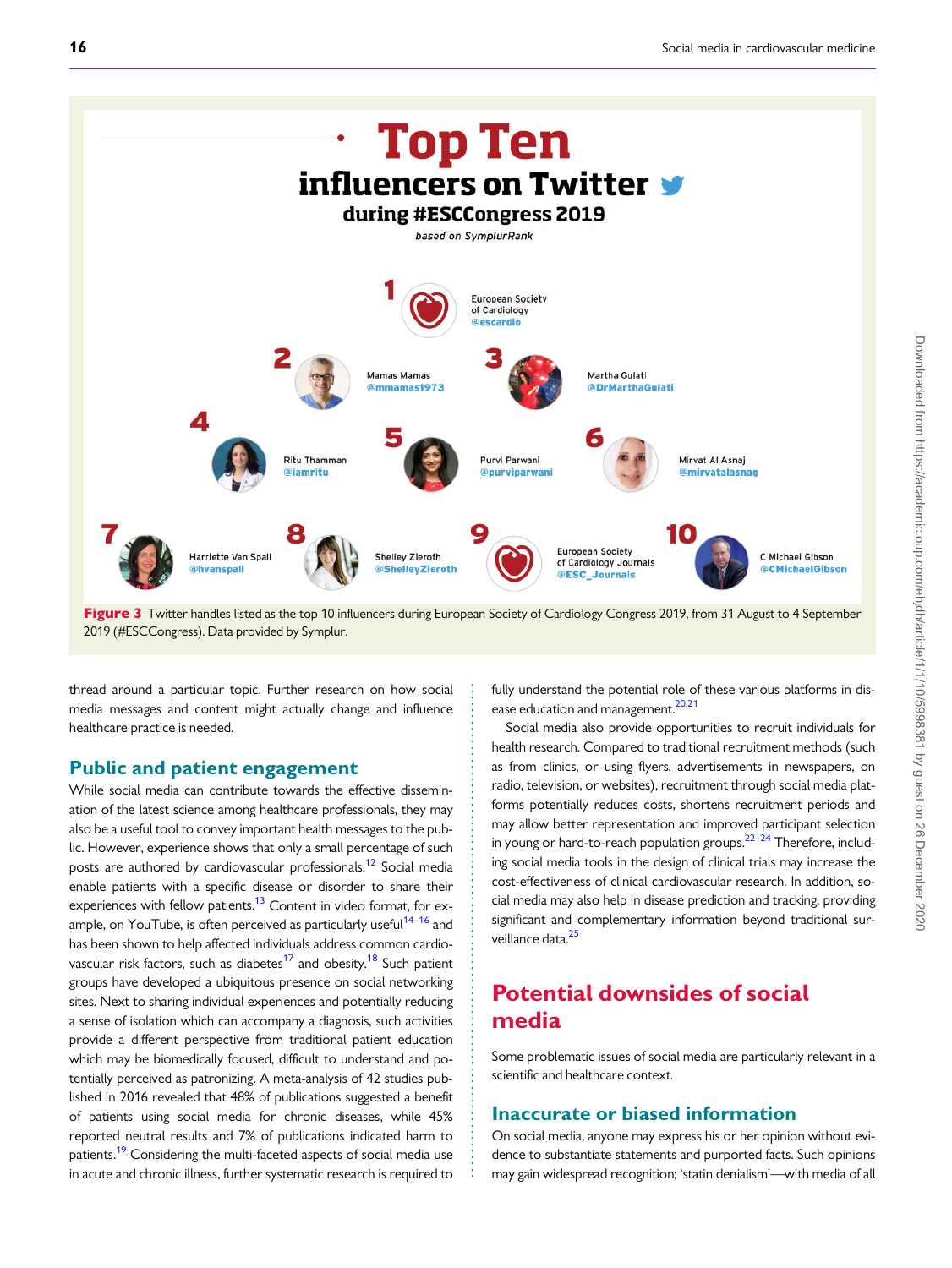<span id="page-7-0"></span>sorts exaggerating unproven risks of statins—being a recent ex-ample.<sup>[26](#page-9-0),[27](#page-9-0)</sup> Healthcare professionals should be aware that one out of three patients go online in order to determine what medical condition they or someone else might have, and a third of them do not visit a clinician afterwards to get a professional opinion.<sup>28</sup>

While the term 'fake news' is used to describe active disinformation, any social media post could contain incorrect, biased, or out-ofcontext information. It is ultimately the reader's responsibility to investigate sources and make sure the information is 'verified', although this may be difficult for most people to do. As an example, most social media platforms provide the option of applying for a 'verified account'. Those are officially validated handles/profiles that distinguish a person/organization's real handle/profile from any false ones that might be created.

A systematic analysis of 625 health-related tweets between 1 April and 5 April 2015 revealed that 51.2% contained incorrect information.<sup>29</sup> It is impossible to determine the accuracy of information on a social media platform where the vast majority of posts are neither peer-reviewed nor endorsed by a respected authority. Social media users from the healthcare professions should be actively encouraged to adopt the AACODS (accuracy, authority, coverage, objectivity, date, and significance) checklist that was originally created to evaluate the trustworthiness of content not published in peer-reviewed books or journal articles.<sup>30</sup> Some authors or organizations, including the General Medical Council (UK), the American Medical Association, or the Canadian Medical Association, have made suggestions on how to use social media appropriately.<sup>[31–35](#page-9-0)</sup> These documents place a strong emphasis on the maintenance of professionalism and respect for colleagues, as well as on patient confidentiality and privacy. Indeed, the standards expected of healthcare professionals do not change when they are communicating using social media platforms rather than face-to-face or other traditional media. Healthcare professionals should avoid the risk of blurring the boundaries between private and professional life and always maintain a professional boundary between them and their patients (see below).

Even if information posted on social media is not necessarily incorrect, the entirety of posts may provide an incorrect impression. For example, a recent publication compared the outcome of tweeted cases reporting mechanical thrombectomy in ischaemic stroke to the randomized HERMES trial (Highly Effective Reperfusion Evaluated in Multiple Endovascular Stroke).<sup>36</sup> Mortality was significantly lower in tweeted cases than in the randomized trial (0% vs. 15%, P < 0.0001) as were other complications (e.g. symptomatic intracerebral haemorrhage, 0% vs. 4.4%, P< 0.0001), while success rates in reported cases were higher (94% vs. 71%, P < 0.0001). This suggests a very strong publication bias towards positive outcomes on social media platforms. To some extent, such publication bias is, of course, also present in more traditional media such as scientific journals.

More generally, for physicians (and other healthcare professionals) and professional organizations, the problem of un-reviewed, nonverified, and potentially biased information on social media presents an opportunity—indeed, a responsibility—to disseminate accurate, factual information to colleagues and patients by creating and constantly updating a well-curated social media presence.

Specifically regarding Twitter, since tweets are typically short messages one can think about the problem of excessive enthusiasm that

may overhype results and information. However, a tweet is usually they are the start of 'endless' conversations. If some user were to overhype results, there often will tend to be a reply from individuals calling this out.

#### Privacy concerns and the 'filter bubble'

While social media use typically requires no payment, there nevertheless is a cost. Users pay with exposure to advertising and data collection. While the former is recognizable, the latter usually goes unnoticed. For example, every time an individual engages with Twitter on a smartphone, this is accompanied by a systematic transfer of information from the individual's contact list, unless this option is specifically deactivated. Importantly, most social media platforms such as Facebook and Twitter have several privacy settings options that might be defined as more or less restrictive (e.g. selecting who can view content, who can post messages, and who can join a discussion forum). A proper understanding and individual adjustment of those settings are pivotal whenever the user has important privacy concerns.

Social media also collect substantial amounts of information on the individual user in order to filter subsequent content displayed to them. The 'filter bubble' concept, described by Pariser $37$  in 2010, describes how algorithms dictate what internet users find online. Based on past searches, click behaviour, and location, users are preferentially offered articles and posts that support their current opinions and perspectives. While this bias is also present in search engines such as Google, social media have the additional aspect of forming networks of like-minded individuals, amplifying the 'filter bubble' problem. According to Microsoft founder Bill Gates:

(technology such as social media) '... lets you go off with like-minded people, so you're not mixing and sharing and understanding other points of view ... It's super important. It's turned out to be more of a problem than I, or many others, would have expected...'.<sup>[38](#page-9-0)</sup>

Obtaining medial or scientific information from social media is therefore not comparable to a thorough, systematic review on a given topic. Careful interpretation of the offered content and awareness of the likely biases are of crucial importance.

### Breach of confidentiality

. . . . . . . . . . . . . . . . . . . . . . . . . . . . . . . . . . . . . . . . . . . . . . . . . . . . . . . . . . . . . . . . . . . . . . . . . . . . . . . . . . . . . . . . . . . . . . . . . . . . . . . . . . . . . . . . . . . . . . . . . . . . . . . . . . . . . . . . . . . . . . . . . . . . . . . . . . . . . . . . . . . . . . . . .

Breach of patient privacy can occur easily on social media. Once information is made public, it is impossible to correct or withdraw. For healthcare professionals sharing clinical cases online, extreme caution must therefore be taken to remove all identifiable data to prevent tracing back to a specific patient. Even unique descriptors of a specific patient such as a rare profession in combination with age and location may allow the identification of a particular individual. Photographs or videos that depict patients, including images taken inside a healthcare facility with another person in the background, must not be published without all of the individuals' informed consent.

The General Medical Council furthermore advises that healthcare professionals should be cautious about using social media to answer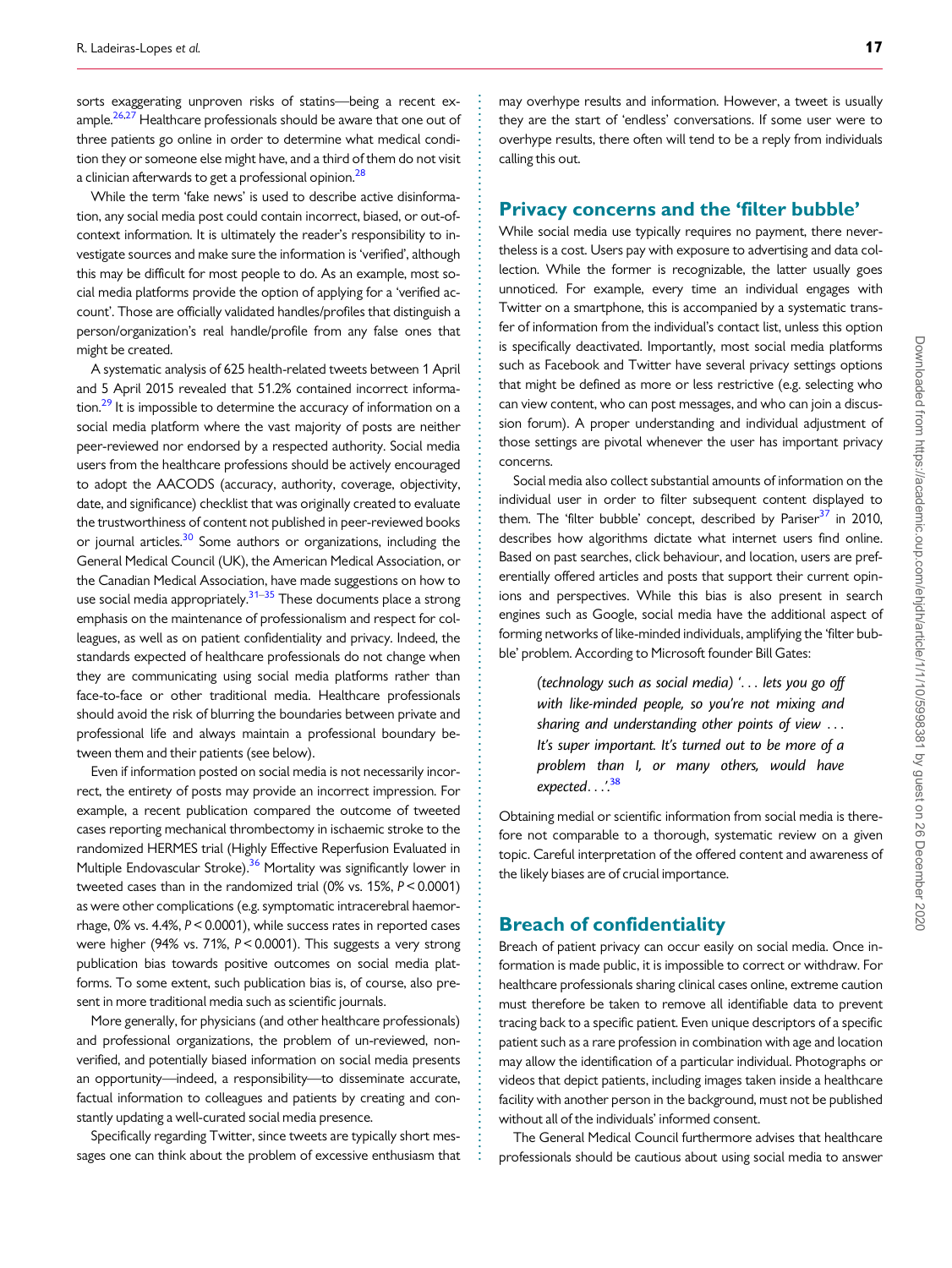<span id="page-8-0"></span>questions from patients—for confidentiality reasons and because the available information may be incomplete.<sup>33</sup>

### Patient–physician relationship

Cardiovascular professionals who post on social media should be aware that their audience may include patients. Social media content will influence patient opinions and can lead to a blurring of professional and social boundaries. In an experimental design, it was shown that health professionals whose personal Facebook profiles contained comments suggesting frustration were perceived as significantly less credible than those whose profiles did not. It was also associated with a reduced willingness of individuals to become a patient of that healthcare provider.<sup>3</sup>

A small study involving patients in an obstetrics and gynaecology clinic showed that healthcare providers with Twitter profiles that contained exclusively educational tweets were perceived as more professional than providers whose profiles contained both educational and personal or only personal tweets.<sup>40</sup>

## Non-professionalism and problematic social media use

The use of social media can cause problems to individuals (both personally and professionally) with long-term consequences.

As an example, a study of 195 Facebook accounts attributed to practicing surgeons in US teaching hospitals identified no unprofessional content in 85% of accounts, but 'potentially unprofessional content' in 10% and 'clearly unprofessional content' was present in 5% of accounts.<sup>41</sup> 'Clearly unprofessional content' was only identified in accounts attributable to male surgeons, and it was more common in those who were in practice for <5 years. Furthermore, in a systematic US survey, directors of surgery programs reported high rates of social media usage (Facebook 68%, Twitter 40%). These directors frequently reported reviewing the social media profiles of residency applicants, and 11% reported that they lowered the rank or removed an application because of questionable online behaviour.<sup>42</sup> In addition, 10% reported taking formal disciplinary action against a surgery resident because of behaviour displayed online (response rate in the survey was 42.5%, which likely introduces some bias).

Social media use can also have negative impact on the personal life of healthcare providers. Harassment or 'trolling' can affect users, and social media have been identified as a source of new psychological syndromes such as anxiety disorders related to the 'fear of missing out'.<sup>[43](#page-9-0)</sup> 'Problematic' social media use has been associated with depressive and addictive traits.<sup>44</sup> Limiting the daily time of exposure to social media to 30 min (no more than 10 min each on Facebook, Instagram, and Snapchat) has been demonstrated to be associated with improved well-being as well as reduction in perceived loneliness and depression.<sup>[45](#page-9-0)</sup>

# The European Society of Cardiology presence on social media

In recent years, the ESC has initiated a systematic presence on all social media channels.



Figure 4 Number of referrals (visits) and papers' downloads coming from Twitter to the websites of 7 out of the 13 European Society of Cardiology journals, comparing the initial 4 months (November 2017 to February 2018) of @ESC\_Journals Twitter presence with the corresponding 4 months 1 year previously (November 2016 to February 2017). Data provided by Oxford University Press.

The ESC strives to be as relevant, useful and timely as possible, with the aim to bring the latest and most useful resources to the cardiovascular community, in an engaging way. The ESC believes in a personal tone and approach and intends to have a unique, recognizable voice as well as a focus to connect people with one another. For example, some popular posts are 'Know your Guidelines?', ESC Journals Club, or Clinical Case/ECG challenges.

The ESC prioritizes Twitter. Its main handle is '@escardio' with over 80 000 followers, complemented by the ESC journal family's Twitter handle '@ESC\_Journals' with over 23 000 followers. Interestingly, preliminary results exploring the number of referrals (journal visits online) and paper downloads coming via Twitter showed a five-fold increase in visits and seven-fold increase in downloads of published papers for 7 out of the 15 ESC journal family titles. Figure 4 shows the comparison between the 4 months (November 2017 to February 2018) of @ESC\_Journals activity with the corresponding 4 months 1 year before (November 2016 to February 2017). The rapid rise in activity emphasises the growing use of social media platforms (especially Twitter) in cardiovascular science and their role in increasing the immediate visibility of scientific papers.

Although Twitter is the main focus of ESC social media activities, the society is also active and encourages career, educational and academic exchange on Facebook, LinkedIn and Instagram. Equally, the ESC enables specialty or specific interest groups to connect and share unique content through its LinkedIn groups, of which the latest addition is the ESC Digital Health LinkedIn group. The goal is that the #ESCDigital hashtag will become the 'go-to' resource on Twitter for news and discussions covering digital cardiology, a key topic for the ESC.

# Conclusion

. . . . . . . . . . . . . . . . . . . . . . . . . . . . . . . . . . . . . . . . . . . . . . . . . . . . . . . . . . . . . . . . . . . . . . . . . . . . . . . . . . . . . . . . . . . . . . . . . . . . . . . .

Over recent years, social media have gained powerful influence globally and throughout society. Although initially cautious, healthcare professionals and organizations are increasingly present on social